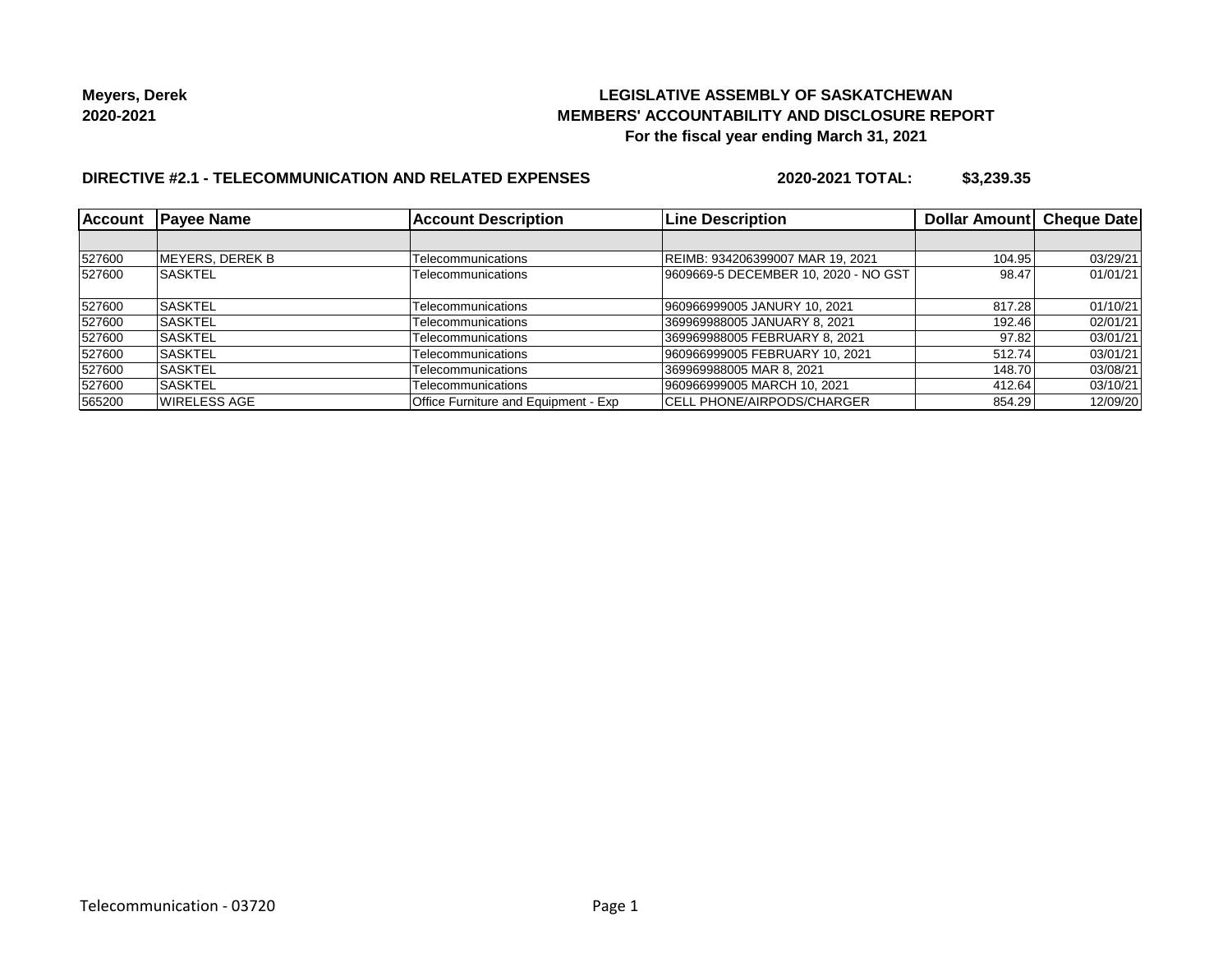# **LEGISLATIVE ASSEMBLY OF SASKATCHEWAN MEMBERS' ACCOUNTABILITY AND DISCLOSURE REPORT For the fiscal year ending March 31, 2021**

### **DIRECTIVE #3.1 - MLA TRAVEL AND LIVING EXPENSES**

**2020-2021 TOTAL: \$534.40**

| <b>Account</b> | <b>IPavee Name</b> | <b>Account Description</b>  | <b>Line Description</b>           | <b>Dollar Amountl Cheque Date</b> |          |
|----------------|--------------------|-----------------------------|-----------------------------------|-----------------------------------|----------|
|                |                    |                             |                                   |                                   |          |
| 541900         | IMEYERS. DEREK B   | Elected Rep - Travel        | MLA TRAVEL MARCH 9 - 17, 2021     | 63.15                             | 03/17/21 |
| 541900         | MEYERS, DEREK B    | Elected Rep - Travel        | MLA TRAVEL MAR 25, 2021           | 75.00                             | 03/29/21 |
| 541900         | MEYERS, DEREK B    | Elected Rep - Travel        | IMLA TRAVEL MARCH 22 - 31, 2021   | 333.10                            | 03/31/21 |
| 541900         | MEYERS, DEREK B    | <b>Elected Rep - Travel</b> | IMLA TRAVEL JANUARY 20 - FEBRUARY | 63.15                             | 03/31/21 |
|                |                    |                             | 25.2021                           |                                   |          |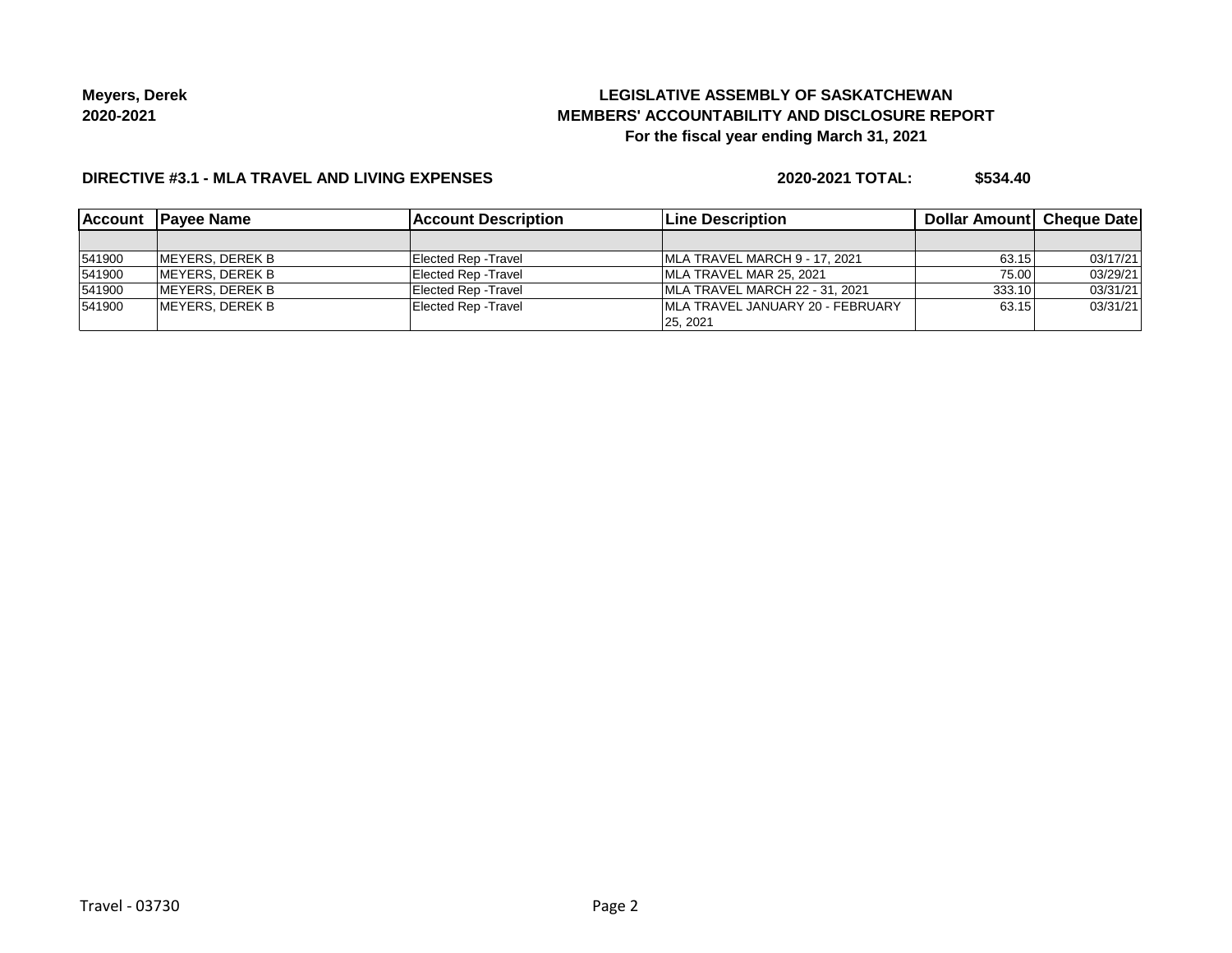

# **LEGISLATIVE ASSEMBLY OF SASKATCHEWAN MEMBERS' ACCOUNTABILITY AND DISCLOSURE REPORT For the fiscal year ending March 31, 2021**

#### **DIRECTIVE #4.1 - CONSTITUENCY SERVICE EXPENSES**

**2020-2021 TOTAL: \$27,223.24**

| <b>Account</b> | <b>Payee Name</b>                     | <b>Account Description</b>                                             | <b>Line Description</b>                            | Dollar Amount Cheque Date |                       |
|----------------|---------------------------------------|------------------------------------------------------------------------|----------------------------------------------------|---------------------------|-----------------------|
|                |                                       |                                                                        |                                                    |                           |                       |
| 522000         | <b>BNL PROPERTIES</b>                 | Rent of Ground, Buildings and Other Space                              | DECEMBER 2020 & FINAL MONTH RENT                   | 2,430.00                  | 12/01/20              |
| 522000         | <b>BNL PROPERTIES</b>                 | Rent of Ground, Buildings and Other Space                              | DECEMBER 2020 MLA OFFICE RENT<br>(OPERATING COSTS) | 1,084.50                  | 01/01/21              |
| 522000         | <b>BNL PROPERTIES</b>                 | Rent of Ground, Buildings and Other Space                              | FEBRUARY 2021 MLA OFFICE RENT                      | 2,299.50                  | 01/27/21              |
| 522000         | <b>BNL PROPERTIES</b>                 | Rent of Ground, Buildings and Other Space   MARCH 2021 MLA OFFICE RENT |                                                    | 2,299.50                  | 02/10/21              |
| 522200         | GOLD BUSINESS MACHINES LTD.           | Rent of Photocopiers                                                   | <b>COPIER CHARGES</b>                              | 68.90                     | 01/07/21              |
| 522200         | <b>GOLD BUSINESS MACHINES LTD.</b>    | Rent of Photocopiers                                                   | <b>COPIER CHARGES</b>                              | 99.59                     | 01/20/21              |
| 522200         | GOLD BUSINESS MACHINES LTD.           | Rent of Photocopiers                                                   | <b>COPIER CHARGES</b>                              | 94.22                     | 03/01/21              |
| 522200         | <b>GOLD BUSINESS MACHINES LTD.</b>    | Rent of Photocopiers                                                   | <b>COPIER CHARGES</b>                              | 118.18                    | 03/19/21              |
| 522500         | JOHN GALON INSURANCE SERVICES<br>LTD. | <b>Insurance Premiums</b>                                              | INSURANCE POLICY C701734474                        | 745.18                    | 12/15/20              |
| 522700         | <b>BNL PROPERTIES</b>                 | Utilities - Electricity and Nat Gas                                    | JAN/21-FEB/21 UTILITIES                            | 533.95                    | 03/19/21              |
| 525000         | <b>RODGERS, DANIELLE C</b>            | Postal, Courier, Freight and Related                                   | <b>POSTAGE</b>                                     | 197.06                    | 01/01/21              |
| 525000         | RODGERS, DANIELLE C                   | Postal, Courier, Freight and Related                                   | <b>POSTAGE</b>                                     | 5.62                      | 01/01/21              |
| 525000         | RODGERS, DANIELLE C                   | Postal, Courier, Freight and Related                                   | OFFICE SUPPLIES/POSTAGE                            | 19.32                     | 03/31/21              |
| 528000         | <b>BTS GROUP INC.</b>                 | <b>Support Services</b>                                                | <b>TECHNICAL SERVICE</b>                           | 116.60                    | 03/01/21              |
| 528000         | <b>BTS GROUP INC.</b>                 | <b>Support Services</b>                                                | <b>TECHNICAL SERVICE</b>                           | 553.85                    | 03/01/21              |
| 528000         | <b>GOLD BUSINESS MACHINES LTD.</b>    | <b>Support Services</b>                                                | <b>TECHNICAL SERVICE</b>                           | 64.50                     | 03/01/21              |
| 528000         | <b>GOLD BUSINESS MACHINES LTD.</b>    | <b>Support Services</b>                                                | <b>TECHNICAL SERVICE</b>                           | 64.50                     | 03/24/21              |
| 528000         | PC PLACE                              | <b>Support Services</b>                                                | TECHNICAL SERVICE - NO GST                         | 119.25                    | 01/01/21              |
| 529000         | ERWIN'S MOVING & DELIVERY LTD.        | <b>General Contractual Services</b>                                    | <b>MOVING SERVICES</b>                             | 287.50                    | 03/04/21              |
| 529000         | RODGERS, DANIELLE C                   | General Contractual Services                                           | <b>LOCK SERVICE</b>                                | 89.99                     | 02/01/21              |
| 529000         | STARGAZER CLEANING                    | <b>General Contractual Services</b>                                    | <b>OFFICE CLEANING - NO GST</b>                    | 157.50                    | 01/01/21              |
| 530000         | PATTISON OUTDOOR ADVERTISING LP       | <b>Communications Development Costs</b>                                | <b>ADVERTISING PRODUCTION</b>                      | 591.48                    | 03/29/21              |
| 530300         | MARU GROUP CANADA INC.                | Primary Research/Focus group                                           | <b>AD HOC RESEARCH</b>                             | 632.97                    | 03/01/21              |
| 530500         | DIRECTWEST CORPORATION                | Media Placement                                                        | <b>ADVERTISING GST EXEMPT</b>                      | 2,710.29                  | 03/18/21              |
| 530900         | <b>MEYERS, DEREK B</b>                | <b>Promotional Items</b>                                               | REIMB: OFFICE SUPPLIES/FLORAL<br>ARRANGEMENT       | 71.60                     | 02/01/21              |
| 530900         | RODGERS, DANIELLE C                   | Promotional Items                                                      | <b>GREETING CARD</b>                               | 7.76                      | 01/07/21              |
| 530900         | RODGERS, DANIELLE C                   | <b>Promotional Items</b>                                               | <b>FLORAL ARRANGEMENT</b>                          | 116.00                    | 01/22/21              |
| 530900         | <b>WESTERN LITHO LTD.</b>             | <b>Promotional Items</b>                                               | CHRISTMAS CARDS - NO GST                           | 418.70                    | $\overline{02/01/21}$ |
| 531100         | 101201264 SASKATCHEWAN LTD            | <b>Exhibits and Displays</b>                                           | <b>OFFICE SIGNAGE</b>                              | 982.50                    | 03/01/21              |
| 531100         | 101201264 SASKATCHEWAN LTD            | <b>Exhibits and Displays</b>                                           | OFFICE SIGNAGE                                     | 982.50                    | 03/17/21              |
| 542000         | RODGERS, DANIELLE C                   | Travel                                                                 | C.A. TRAVEL JANUARY 8, 2021                        | 19.43                     | 01/08/21              |
| 542000         | RODGERS, DANIELLE C                   | Travel                                                                 | C.A. TRAVEL JANUARY 20, 2021                       | 42.37                     | 01/20/21              |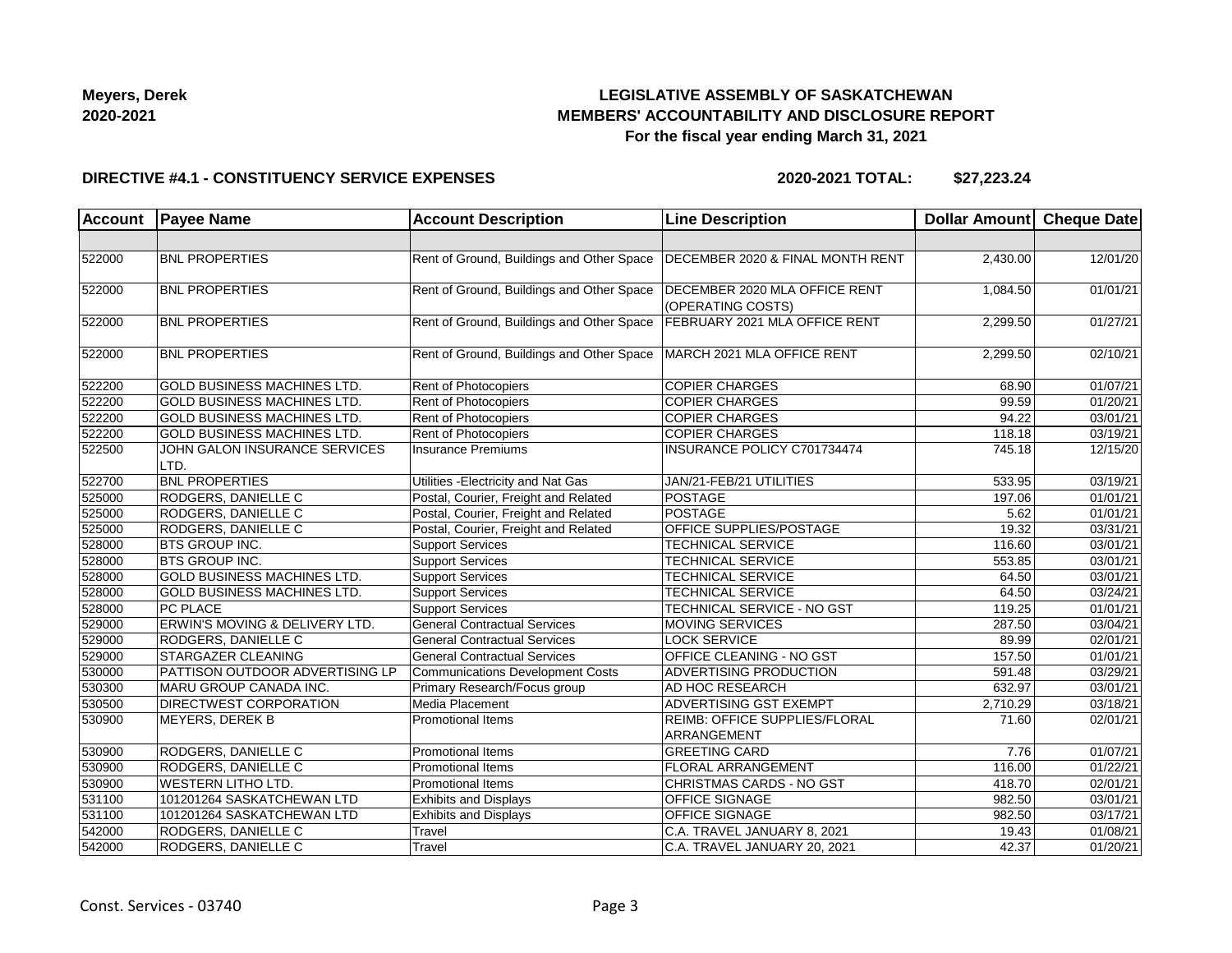# **LEGISLATIVE ASSEMBLY OF SASKATCHEWAN MEMBERS' ACCOUNTABILITY AND DISCLOSURE REPORT For the fiscal year ending March 31, 2021**

### **DIRECTIVE #4.1 - CONSTITUENCY SERVICE EXPENSES**

**2020-2021 TOTAL: \$27,223.24**

| <b>Account</b> | <b>Payee Name</b>                             | <b>Account Description</b>         | <b>Line Description</b>                      | Dollar Amount Cheque Date |          |
|----------------|-----------------------------------------------|------------------------------------|----------------------------------------------|---------------------------|----------|
|                |                                               |                                    |                                              |                           |          |
| 542000         | RODGERS, DANIELLE C                           | Travel                             | C.A. TRAVEL FEBRUARY 25, 2021                | 15.81                     | 03/01/21 |
| 542000         | RODGERS, DANIELLE C                           | Travel                             | C.A. TRAVEL FEBRUARY 4, 2021                 | 20.00                     | 03/01/21 |
| 542000         | RODGERS, DANIELLE C                           | Travel                             | C.A. TRAVEL MARCH 9, 2021                    | 21.98                     | 03/09/21 |
| 542000         | RODGERS, DANIELLE C                           | Travel                             | C.A. TRAVEL MARCH 16 & 23, 2021              | 39.30                     | 03/23/21 |
| 550100         | ALLIED PRINTERS & PROMOTIONS                  | <b>Printed Forms</b>               | <b>LETTERHEAD</b>                            | 153.70                    | 03/23/21 |
| 550100         | <b>WESTERN LITHO LTD.</b>                     | <b>Printed Forms</b>               | <b>BUSINESS CARDS</b>                        | 116.60                    | 03/23/21 |
| 550200         | <b>WESTERN LITHO LTD.</b>                     | Books, Mags and Ref Materials      | <b>MAPS</b>                                  | 247.56                    | 03/23/21 |
| 555000         | <b>BTS GROUP INC.</b>                         | <b>Other Material and Supplies</b> | OFFICE SUPPLIES - NO GST                     | 58.30                     | 01/21/21 |
| 555000         | CULLIGAN STEWART WATER COND SK<br>LTD.        | Other Material and Supplies        | OFFICE SUPPLIES                              | 32.78                     | 03/01/21 |
| 555000         | <b>CULLIGAN STEWART WATER COND SK</b><br>LTD. | Other Material and Supplies        | OFFICE SUPPLIES                              | 0.66                      | 03/31/21 |
| 555000         | CULLIGAN STEWART WATER COND SK<br>LTD.        | Other Material and Supplies        | OFFICE SUPPLIES                              | 39.28                     | 03/31/21 |
| 555000         | <b>FAT PLANT FARM LTD.</b>                    | Other Material and Supplies        | <b>OFFICE SUPPLIES</b>                       | 473.82                    | 03/01/21 |
| 555000         | <b>MEYERS, DEREK B</b>                        | Other Material and Supplies        | REIMB: OFFICE SUPPLIES/FLORAL<br>ARRANGEMENT | 17.04                     | 02/01/21 |
| 555000         | <b>MEYERS, DEREK B</b>                        | Other Material and Supplies        | <b>REIMB: OFFICE SUPPLIES</b>                | 78.75                     | 03/01/21 |
| 555000         | MEYERS, DEREK B                               | Other Material and Supplies        | <b>REIMB: OFFICE SUPPLIES</b>                | 44.38                     | 03/15/21 |
| 555000         | RODGERS, DANIELLE C                           | Other Material and Supplies        | <b>OFFICE SUPPLIES</b>                       | 133.28                    | 01/01/21 |
| 555000         | <b>RODGERS, DANIELLE C</b>                    | Other Material and Supplies        | OFFICE SUPPLIES                              | 55.65                     | 01/01/21 |
| 555000         | RODGERS, DANIELLE C                           | Other Material and Supplies        | <b>OFFICE SUPPLIES</b>                       | 39.47                     | 02/01/21 |
| 555000         | RODGERS, DANIELLE C                           | Other Material and Supplies        | OFFICE SUPPLIES/POSTAGE                      | 38.84                     | 03/31/21 |
| 555000         | <b>SUPREME BASICS</b>                         | Other Material and Supplies        | OFFICE SUPPLIES                              | 284.80                    | 01/06/21 |
| 555000         | <b>SUPREME BASICS</b>                         | <b>Other Material and Supplies</b> | <b>OFFICE SUPPLIES</b>                       | 145.25                    | 01/11/21 |
| 555000         | <b>SUPREME BASICS</b>                         | Other Material and Supplies        | OFFICE SUPPLIES/COFFEE SYSTEM                | 39.18                     | 01/14/21 |
| 555000         | <b>SUPREME BASICS</b>                         | Other Material and Supplies        | <b>OFFICE SUPPLIES</b>                       | 122.23                    | 01/18/21 |
| 555000         | <b>SUPREME BASICS</b>                         | Other Material and Supplies        | <b>OFFICE SUPPLIES</b>                       | 169.16                    | 01/18/21 |
| 555000         | <b>SUPREME BASICS</b>                         | Other Material and Supplies        | <b>OFFICE SUPPLIES</b>                       | 163.66                    | 02/01/21 |
| 555000         | <b>SUPREME BASICS</b>                         | Other Material and Supplies        | OFFICE SUPPLIES                              | 236.22                    | 03/01/21 |
| 555000         | <b>SUPREME BASICS</b>                         | Other Material and Supplies        | <b>OFFICE SUPPLIES</b>                       | 14.82                     | 03/01/21 |
| 555000         | <b>SUPREME BASICS</b>                         | Other Material and Supplies        | <b>OFFICE SUPPLIES</b>                       | 203.42                    | 03/01/21 |
| 555000         | <b>SUPREME BASICS</b>                         | Other Material and Supplies        | <b>OFFICE SUPPLIES</b>                       | 56.13                     | 03/01/21 |
| 555000         | <b>SUPREME BASICS</b>                         | Other Material and Supplies        | <b>OFFICE SUPPLIES</b>                       | 31.78                     | 03/01/21 |
| 555000         | <b>SUPREME BASICS</b>                         | Other Material and Supplies        | OFFICE SUPPLIES                              | 257.48                    | 03/01/21 |
| 555000         | <b>SUPREME BASICS</b>                         | Other Material and Supplies        | <b>OFFICE SUPPLIES</b>                       | 328.07                    | 03/01/21 |
| 555000         | <b>SUPREME BASICS</b>                         | Other Material and Supplies        | <b>OFFICE SUPPLIES</b>                       | 358.16                    | 03/01/21 |
| 555000         | <b>SUPREME BASICS</b>                         | <b>Other Material and Supplies</b> | <b>OFFICE SUPPLIES</b>                       | 51.84                     | 03/04/21 |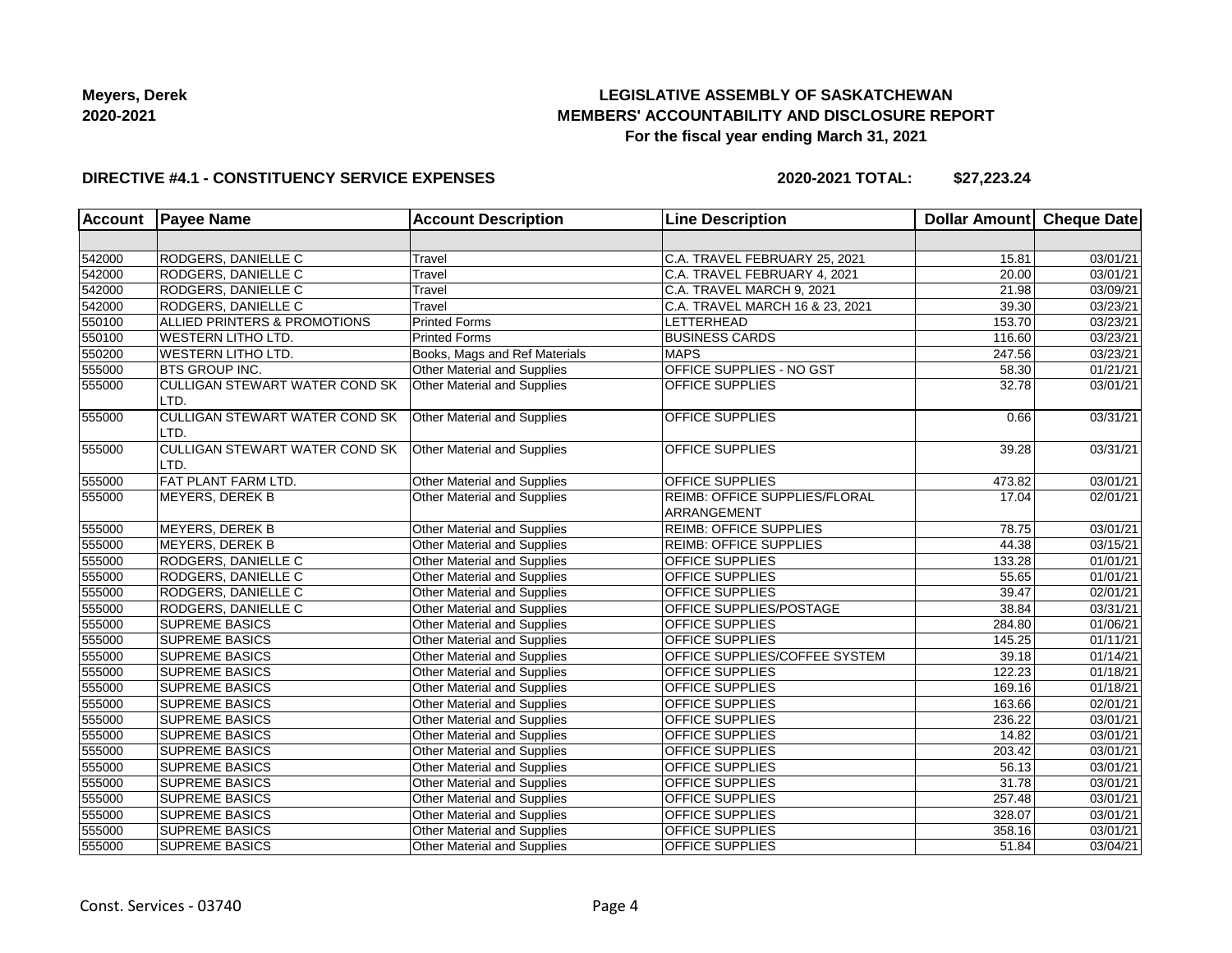# **LEGISLATIVE ASSEMBLY OF SASKATCHEWAN MEMBERS' ACCOUNTABILITY AND DISCLOSURE REPORT For the fiscal year ending March 31, 2021**

### **DIRECTIVE #4.1 - CONSTITUENCY SERVICE EXPENSES**

**2020-2021 TOTAL: \$27,223.24**

| <b>Account</b> | <b>Payee Name</b>       | <b>Account Description</b>           | <b>Line Description</b>        | <b>Dollar Amountl</b> | <b>Cheque Date</b> |
|----------------|-------------------------|--------------------------------------|--------------------------------|-----------------------|--------------------|
|                |                         |                                      |                                |                       |                    |
| 555000         | <b>SUPREME BASICS</b>   | <b>Other Material and Supplies</b>   | <b>OFFICE SUPPLIES</b>         | 31.79                 | 03/05/21           |
| 555000         | <b>SUPREME BASICS</b>   | <b>Other Material and Supplies</b>   | <b>OFFICE SUPPLIES</b>         | 74.19                 | 03/19/21           |
| 555000         | <b>SUPREME BASICS</b>   | Other Material and Supplies          | <b>OFFICE SUPPLIES</b>         | 302.26                | 03/22/21           |
| 555000         | <b>SUPREME BASICS</b>   | <b>Other Material and Supplies</b>   | <b>OFFICE SUPPLIES</b>         | 31.75                 | 03/29/21           |
| 555000         | <b>SUPREME BASICS</b>   | <b>Other Material and Supplies</b>   | <b>OFFICE SUPPLIES</b>         | 289.57                | 03/29/21           |
| 564300         | MEYERS. DEREK B         | Computer Hardware - Exp.             | REIMB: IPAD KEYBOARD           | 243.09                | 03/29/21           |
| 564300         | <b>PC PLACE</b>         | Computer Hardware - Exp.             | LENOVO THINKCENTRE/THINKVISION | 1,394.41              | 03/01/21           |
| 564300         | <b>WIRELESS AGE</b>     | Computer Hardware - Exp.             | APPLE IPAD                     | 429.29                | 03/01/21           |
| 564600         | <b>IMEYERS, DEREK B</b> | Computer Software - Exp              | <b>REIMB: SOFTWARE</b>         | 208.68                | 01/04/21           |
| 565200         | ION CUSTOM AUDIO VIDEO  | Office Furniture and Equipment - Exp | l TV                           | 863.89                | 03/01/21           |
|                | <b>ENTERTAINMENT</b>    |                                      |                                |                       |                    |
| 565200         | <b>SUPREME BASICS</b>   | Office Furniture and Equipment - Exp | OFFICE SUPPLIES/COFFEE SYSTEM  | 158.99                | 01/14/21           |
| 565200         | <b>ISUPREME BASICS</b>  | Office Furniture and Equipment - Exp | <b>IMICROWAVE</b>              | 211.99                | 02/01/21           |
| 565200         | <b>SUPREME BASICS</b>   | Office Furniture and Equipment - Exp | <b>COFFEE TABLE</b>            | 259.69                | 03/01/21           |
| 565200         | WIRELESS AGE            | Office Furniture and Equipment - Exp | <b>CELL PHONE/CHARGER</b>      | 609.44                | 12/09/20           |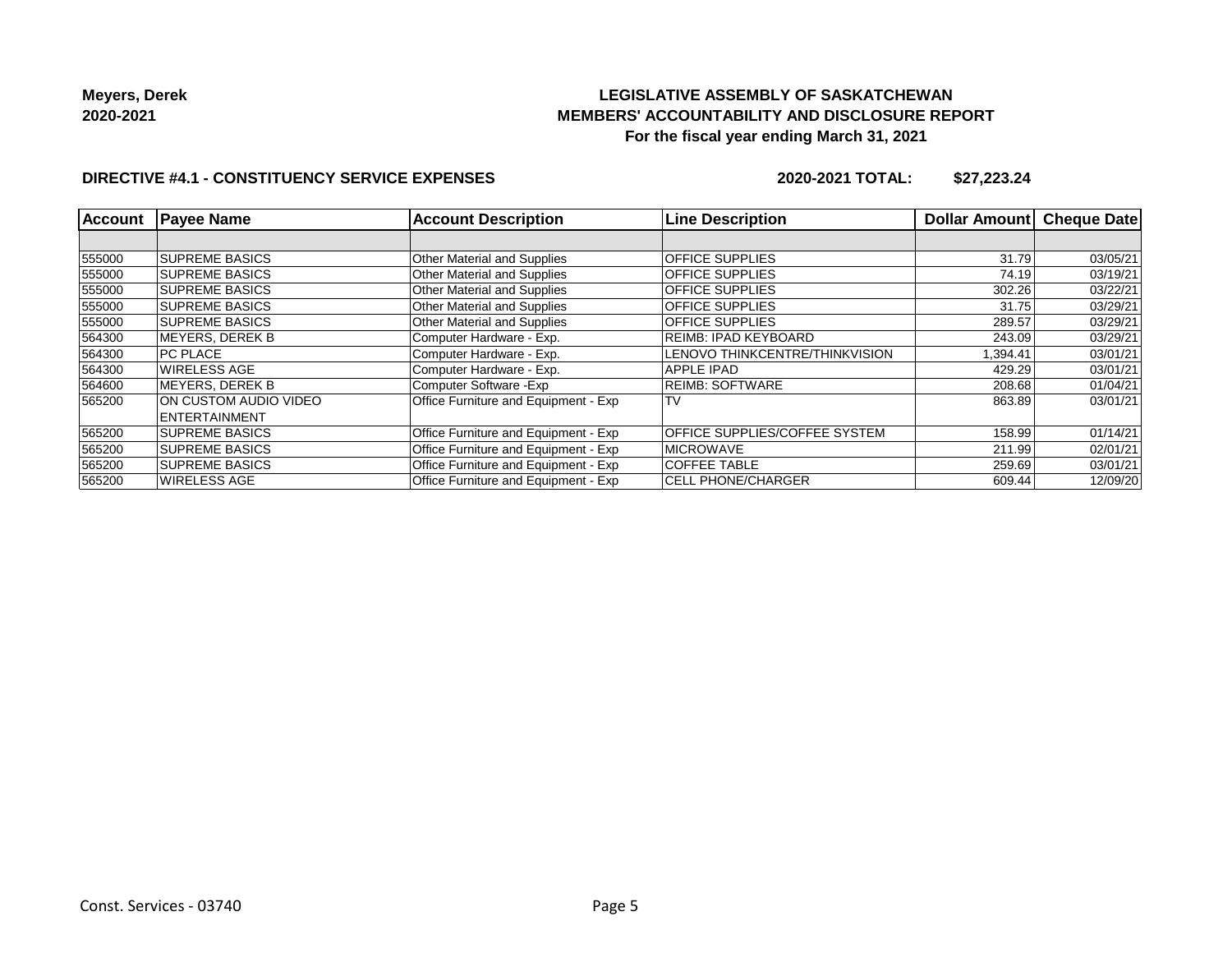### **LEGISLATIVE ASSEMBLY OF SASKATCHEWAN MEMBERS' ACCOUNTABILITY AND DISCLOSURE REPORT For the fiscal year ending March 31, 2021**

#### **DIRECTIVE #6 - CONSTITUENCY ASSISTANT EXPENSES**

**2020-2021 TOTAL: \$24,096.20**

| Account | <b>Payee Name</b>   | <b>Account Description</b>       | Dollar Amount Cheque Date |          |
|---------|---------------------|----------------------------------|---------------------------|----------|
|         |                     |                                  |                           |          |
| 513000  | RODGERS. DANIELLE C | Out-of-Scope Permanent           | 2,461.20                  | 12/09/20 |
| 513000  | RODGERS. DANIELLE C | Out-of-Scope Permanent           | 2.461.20                  | 12/22/20 |
| 513000  | RODGERS, DANIELLE C | Out-of-Scope Permanent           | 2,461.20                  | 01/06/21 |
| 513000  | RODGERS. DANIELLE C | Out-of-Scope Permanent           | 2.461.20                  | 01/20/21 |
| 513000  | RODGERS. DANIELLE C | Out-of-Scope Permanent           | 2,461.20                  | 02/03/21 |
| 513000  | RODGERS, DANIELLE C | Out-of-Scope Permanent           | 2,461.20                  | 02/17/21 |
| 513000  | RODGERS, DANIELLE C | Out-of-Scope Permanent           | 2,461.20                  | 03/03/21 |
| 513000  | RODGERS, DANIELLE C | Out-of-Scope Permanent           | 2,461.20                  | 03/17/21 |
| 513000  | RODGERS, DANIELLE C | Out-of-Scope Permanent           | 2,461.20                  | 03/30/21 |
| 513000  | RODGERS, DANIELLE C | Out-of-Scope Permanent           | 738.36                    | 04/09/21 |
| 519900  | None (Default)      | Change in Y/E Accrued Empl Leave | 1,207.04                  | 04/14/21 |
|         |                     | Entitlements                     |                           |          |